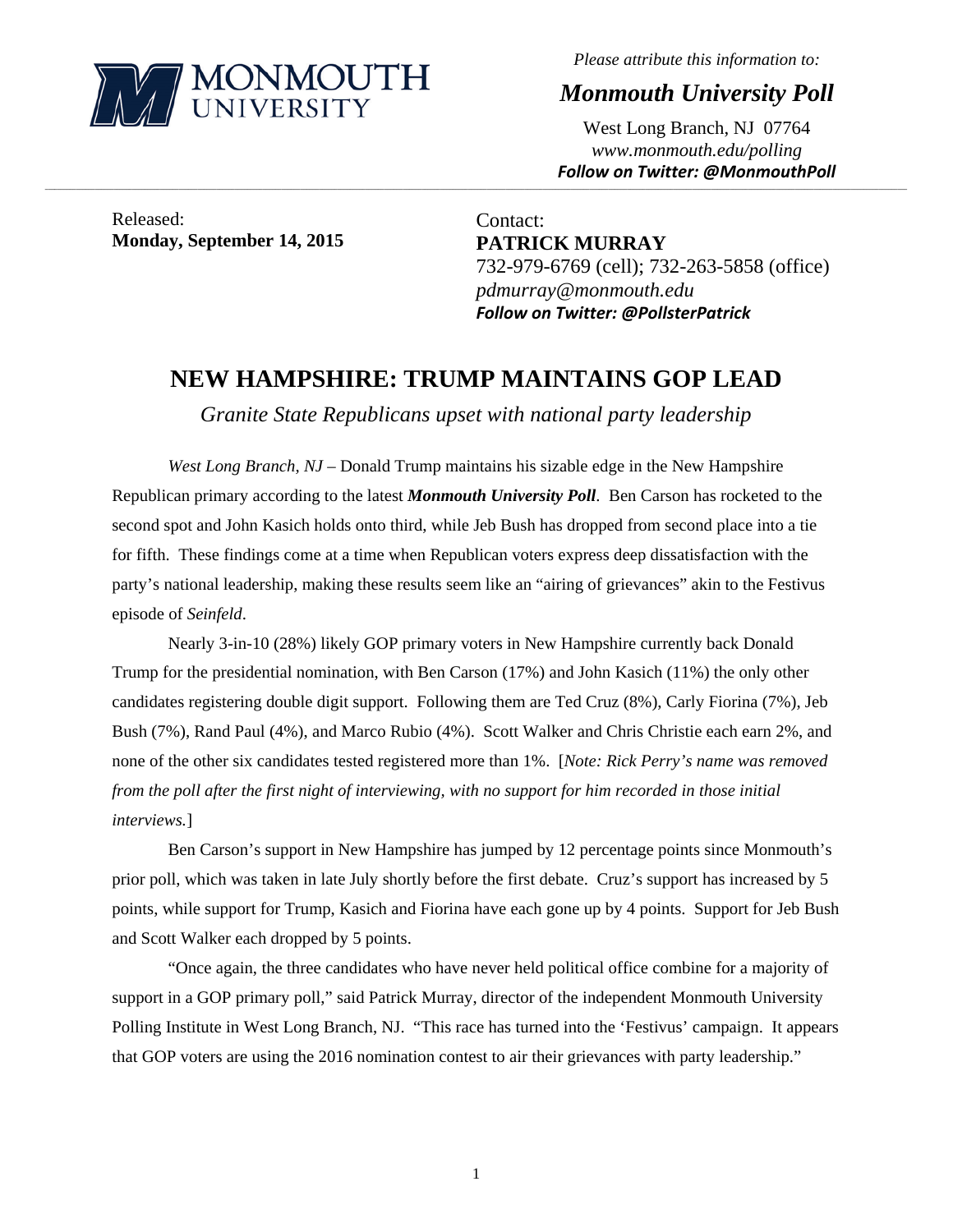As Monmouth has found both nationally and in other early primary states, New Hampshire GOP voters decisively prefer that the next president come from outside government (68%) rather than have government experience on their résumé (23%). This sentiment seems to be related to their dismal view of the Republican Party in general.

Just 33% of GOP primary voters say that the national Republican Party is doing a good job representing the concerns of voters like them. A majority of 55% say it is doing a bad job – a finding which is similar for very conservative (57%), somewhat conservative (58%), and moderate (50%) voters alike.

Furthermore, two-thirds of New Hampshire Republicans are either very (33%) or somewhat (33%) dissatisfied with Republican leaders in Congress. The remaining third are largely somewhat satisfied  $(31\%)$ , with very few  $(2\%)$  saying they are very satisfied. Among voters who are very dissatisfied with the party's Washington leadership, Trump leads the primary race with 35% followed by Carson at 15%. Among those who are somewhat dissatisfied, Trump has 30% support and Carson has 18%. Trump and Carson also lead among voters who are actually satisfied with the GOP leadership in DC, but their combined share of the vote is smaller. Among this satisfied group, voter support stands at 21% for Trump, 15% for Carson, 13% for Bush, and 10% for Kasich.

"Republican voters are fed up and as a result appear to be rejecting the GOP's game plan for this nomination contest," said Murray. "As with the classic episode of Seinfeld, the Festivus nature of this campaign won't be over unless the leader – in this case, Trump – is taken down. Rick Perry was the first challenger who failed in the 'feats of strength' against Trump."

The *Monmouth University Poll* found that Donald Trump leads among most segments of the Granite State primary electorate, including:

- *Party* New Hampshire's open primary system allows undeclared voters to participate in party primaries. There is no significant difference in support levels based on partisan registration. Trump does equally as well among registered Republicans (28%) as he does among registered independents and new voters (29%). This marks a 7 point improvement in his support among registered Republicans and no change among other voters since July.
- *Ideology* Trump's support has declined slightly among very conservative voters, but has improved among somewhat conservative and moderate voters. Very conservative voters back Carson (25%), Trump (23%), and Cruz (13%). Somewhat conservative voters support Trump (32%), followed by Carson (17%). Moderate voters back Trump (29%) and Kasich (19%).

Looking at fundamental voter opinion of the candidates, Ben Carson, Carly Fiorina, and John Kasich have all become better known to New Hampshire primary voters since Monmouth's last poll. Carson's rating is now the best in the field at 73% favorable to just 10% unfavorable, which is up from 45% to 15% in July. Fiorina's rating is 58% favorable to 21% unfavorable, up from 47% to 17% in the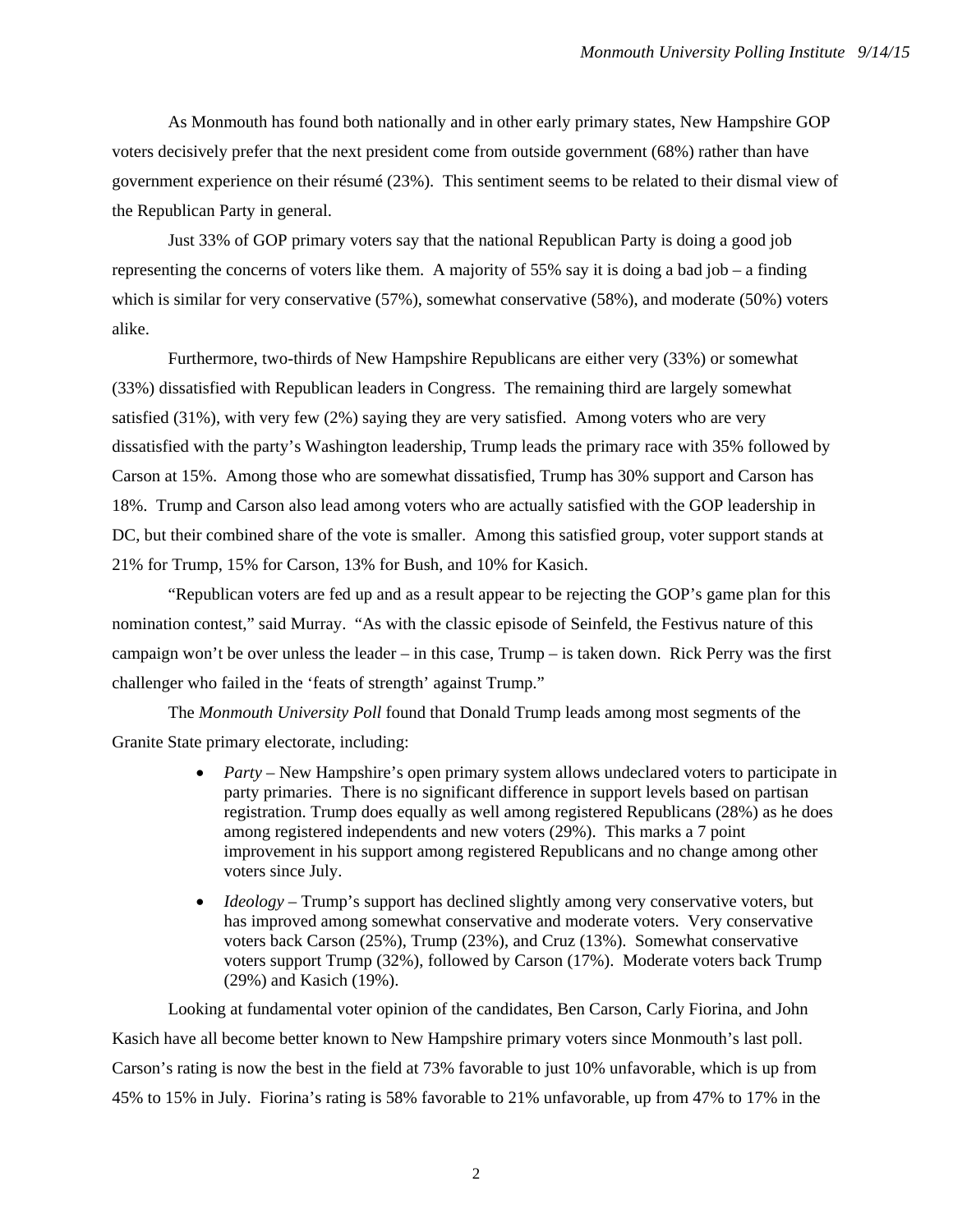prior poll. Kasich is slightly better known than he was two months ago with a rating of 54% favorable to 19% unfavorable, compared with 45% to 15% in July.

Ratings for Donald Trump and Ted Cruz have also improved. Trump now stands at 54% favorable to 36% unfavorable, which is up from 47% to 44% in July. Cruz's rating is 50% favorable to 28% unfavorable, up from 44% to 32% in July.

Ratings for Jeb Bush and Scott Walker, on the other hand, have dropped considerably in the past two months. Bush now stands at 39% favorable to 45% unfavorable, compared with 47% to 37% two months ago. Walker's rating is currently 44% favorable to 25% unfavorable, compared with 57% to 16% in July.

The other four candidates tested in the poll have seen their ratings drop slightly since July. This includes Marco Rubio at 50% favorable to 26% unfavorable (53% to 22% in July), Chris Christie at 38% to 46% (42% to 40% in July), Mike Huckabee at 36% to 45% (42% to 33% in July), and Rand Paul at 37% to 43% (43% to 31% in July).

The *Monmouth University Poll* was conducted by telephone from September 10 to 13, 2015 with 415 New Hampshire voters likely to vote in the Republican presidential primary. This sample has a margin of error of  $\pm$ 4.8 percent. The poll was conducted by the Monmouth University Polling Institute in West Long Branch, NJ.

## **DATA TABLES**

*The questions referred to in this release are as follows:*  (\* Some columns may not add to 100% due to rounding.)

1. Who would you support if the presidential primary was being held today and the candidates for the Republican nomination were – [*NAMES WERE ROTATED*]

|                      | Sept  | July    |
|----------------------|-------|---------|
|                      | 2015  | 2015    |
| Jeb Bush             | 7%    | 12%     |
| Ben Carson           | 17%   | 5%      |
| Chris Christie       | 2%    | 4%      |
| <b>Ted Cruz</b>      | 8%    | 3%      |
| Carly Fiorina        | 7%    | 3%      |
| Jim Gilmore          | 0%    | $< 1\%$ |
| Lindsey Graham       | 1%    | $< 1\%$ |
| Mike Huckabee        | 1%    | 2%      |
| Bobby Jindal         | 1%>   | 2%      |
| John Kasich          | 11%   | 7%      |
| George Pataki        | 1%    | 2%      |
| Rand Paul            | 4%    | 5%      |
| Marco Rubio          | 4%    | 6%      |
| <b>Rick Santorum</b> | 1%    | 1%      |
| Donald Trump         | 28%   | 24%     |
| <b>Scott Walker</b>  | 2%    | 7%      |
| (VOL) Other          | 1%    | 0%      |
| (VOL) Undecided      | 7%    | 14%     |
| (n)                  | (415) | (467)   |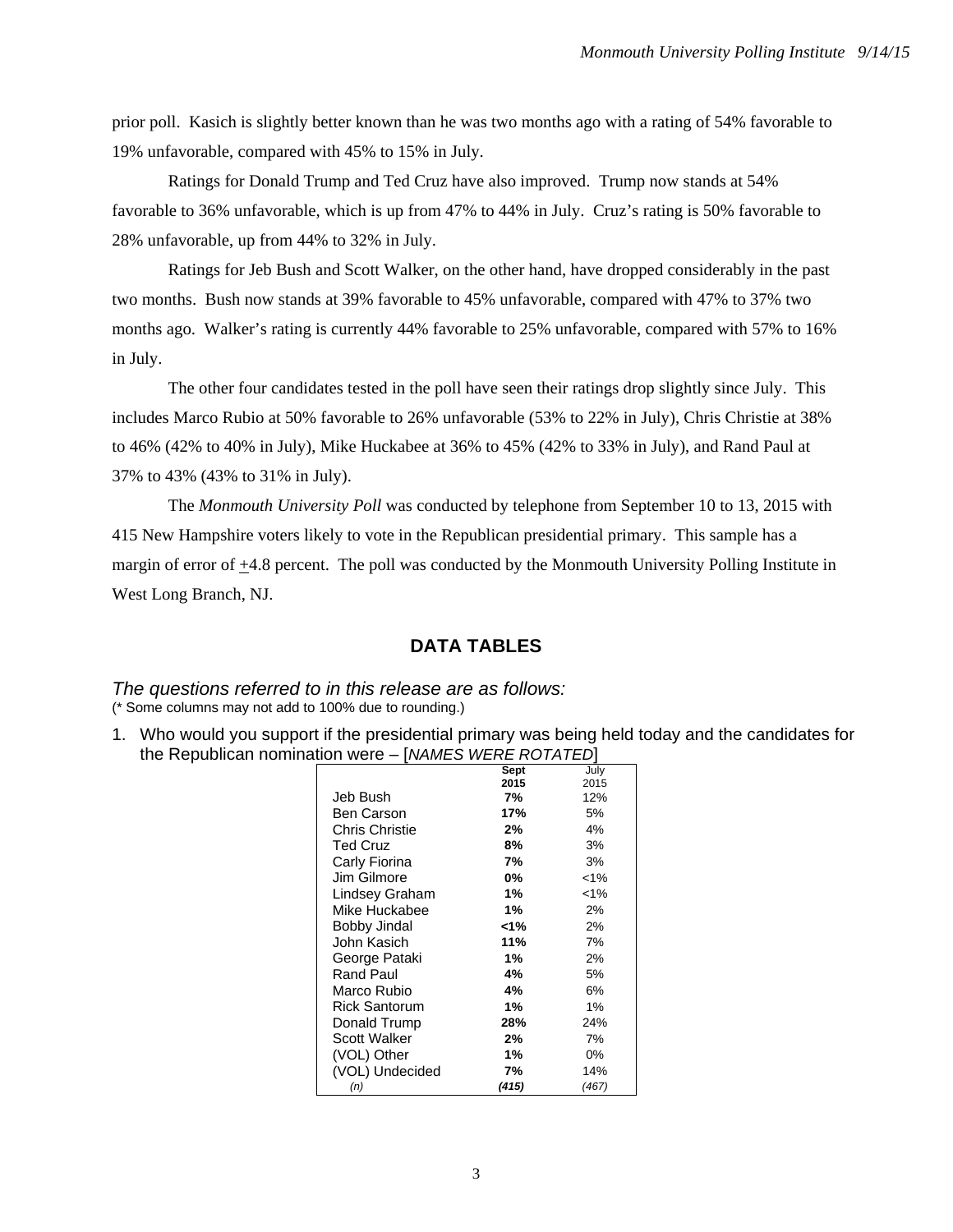2. And who would be your second choice?

|                       | Sept | July |
|-----------------------|------|------|
|                       | 2015 | 2015 |
| Jeb Bush              | 7%   | 10%  |
| Ben Carson            | 16%  | 2%   |
| <b>Chris Christie</b> | 5%   | 8%   |
| <b>Ted Cruz</b>       | 8%   | 5%   |
| Carly Fiorina         | 10%  | 4%   |
| Jim Gilmore           | <1%  | 0%   |
| Lindsey Graham        | 1%   | 1%   |
| Mike Huckabee         | 2%   | 3%   |
| Bobby Jindal          | 1%   | 1%   |
| John Kasich           | 7%   | 5%   |
| George Pataki         | 0%   | 2%   |
| Rand Paul             | 2%   | 4%   |
| Marco Rubio           | 6%   | 8%   |
| <b>Rick Santorum</b>  | 1%   | 2%   |
| Donald Trump          | 9%   | 8%   |
| <b>Scott Walker</b>   | 4%   | 10%  |
| (VOL) Other           | 2%   | 1%   |
| (VOL) No one          | 9%   | 8%   |
| (VOL) Undecided       | 11%  | 18%  |

3. I'm going to read you a few names of people who are running for president in 2016. Please tell me if your general impression of each is favorable or unfavorable, or if you don't really have an opinion. [*NAMES WERE ROTATED*]

|                                          | Favorable | Unfavorable | No opinion |
|------------------------------------------|-----------|-------------|------------|
| Former Florida Governor Jeb Bush         | 39%       | 45%         | 16%        |
| --July 2015                              | 47        | 37          | 16         |
| <b>Commentator and Doctor Ben Carson</b> | 73%       | 10%         | 16%        |
| --July 2015                              | 45        | 15          | 40         |
| New Jersey Governor Chris Christie       | 38%       | 46%         | 16%        |
| --July 2015                              | 42        | 40          | 19         |
| <b>Texas Senator Ted Cruz</b>            | 50%       | 28%         | 22%        |
| --July 2015                              | 44        | 32          | 24         |
| Businesswoman Carly Fiorina              | 58%       | 21%         | 20%        |
| --July 2015                              | 47        | 17          | 36         |
| Former Arkansas Governor Mike Huckabee   | 36%       | 45%         | 18%        |
| --July 2015                              | 42        | 33          | 25         |
| Ohio Governor John Kasich                | 54%       | 19%         | 27%        |
| --July 2015                              | 45        | 15          | 40         |
| Kentucky Senator Rand Paul               | 37%       | 43%         | 20%        |
| --July 2015                              | 43        | 31          | 25         |
| Florida Senator Marco Rubio              | 50%       | 26%         | 25%        |
| --July 2015                              | 53        | 22          | 25         |
| Businessman Donald Trump                 | 54%       | 36%         | 9%         |
| --July 2015                              | 47        | 44          | 9          |
| Wisconsin Governor Scott Walker          | 44%       | 25%         | 31%        |
| --July 2015                              | 57        | 16          | 27         |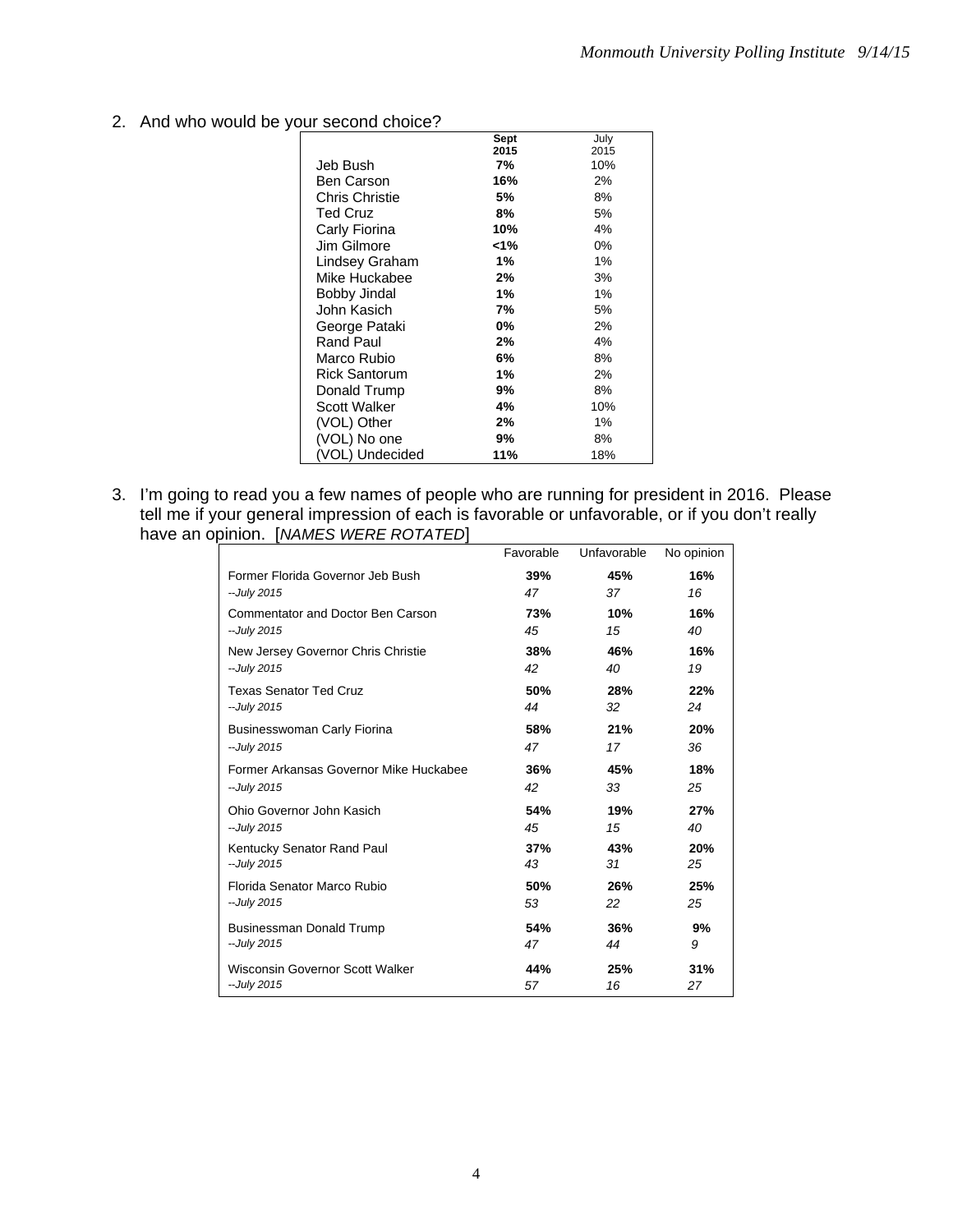4. Regardless of who you support, what do you think the country needs more in the next president: someone with government experience who knows how to get things done OR someone outside of government who can bring a new approach to Washington? [*CHOICES WERE ROTATED*]

| Someone with government experience | <b>TOTAL</b><br>23% |
|------------------------------------|---------------------|
| Someone outside of government      | 68%                 |
| (VOL) Both                         | 7%                  |
| (VOL) Don't know                   | 2%                  |

5. In deciding who to support for the Republican nomination for president, is it more important to you: that the candidate has the right positions on issues that are most important to you OR that the candidate has the personal qualities and experiences you feel are needed for the job? [*CHOICES WERE ROTATED*]

|                                    | <b>TOTAL</b> |
|------------------------------------|--------------|
| Right positions on issues          | 45%          |
| Personal qualities and experiences | 44%          |
| (VOL) Both                         | 9%           |
| (VOL) Don't know                   | 2%           |

6. Overall, is the national Republican Party doing a good job or bad job representing the concerns of voters like you?

| Good job         | <b>TOTAL</b><br>33% |
|------------------|---------------------|
| Bad job          | 55%                 |
| (VOL) Depends    | 9%                  |
| (VOL) Don't know | 3%                  |

7. How satisfied are you with the Republican leaders in Congress – are you very satisfied, somewhat satisfied, somewhat dissatisfied, or very dissatisfied?

|                       | <b>TOTAL</b> |
|-----------------------|--------------|
| Very satisfied        | 2%           |
| Somewhat satisfied    | 31%          |
| Somewhat dissatisfied | 33%          |
| Very dissatisfied     | 33%          |
| (VOL) Don't know      | 1%           |